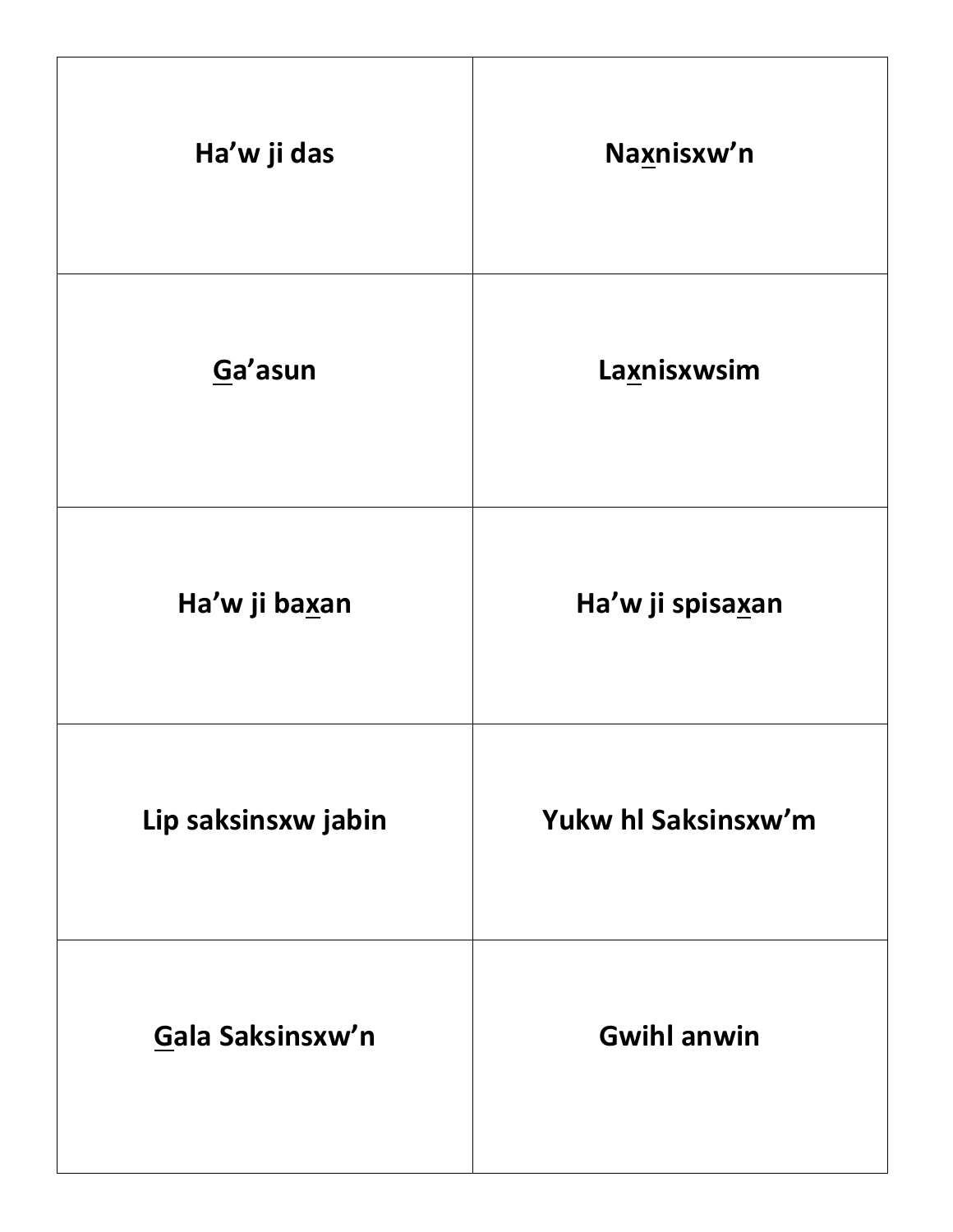| Listen up (s.)                    | Don't touch             |
|-----------------------------------|-------------------------|
| Listen up (pl.)                   | Come here               |
| Don't snatch                      | Don't run               |
| We're cleaning                    | Clean up after yourself |
| What's in your hand<br>[or mouth] | Come clean up           |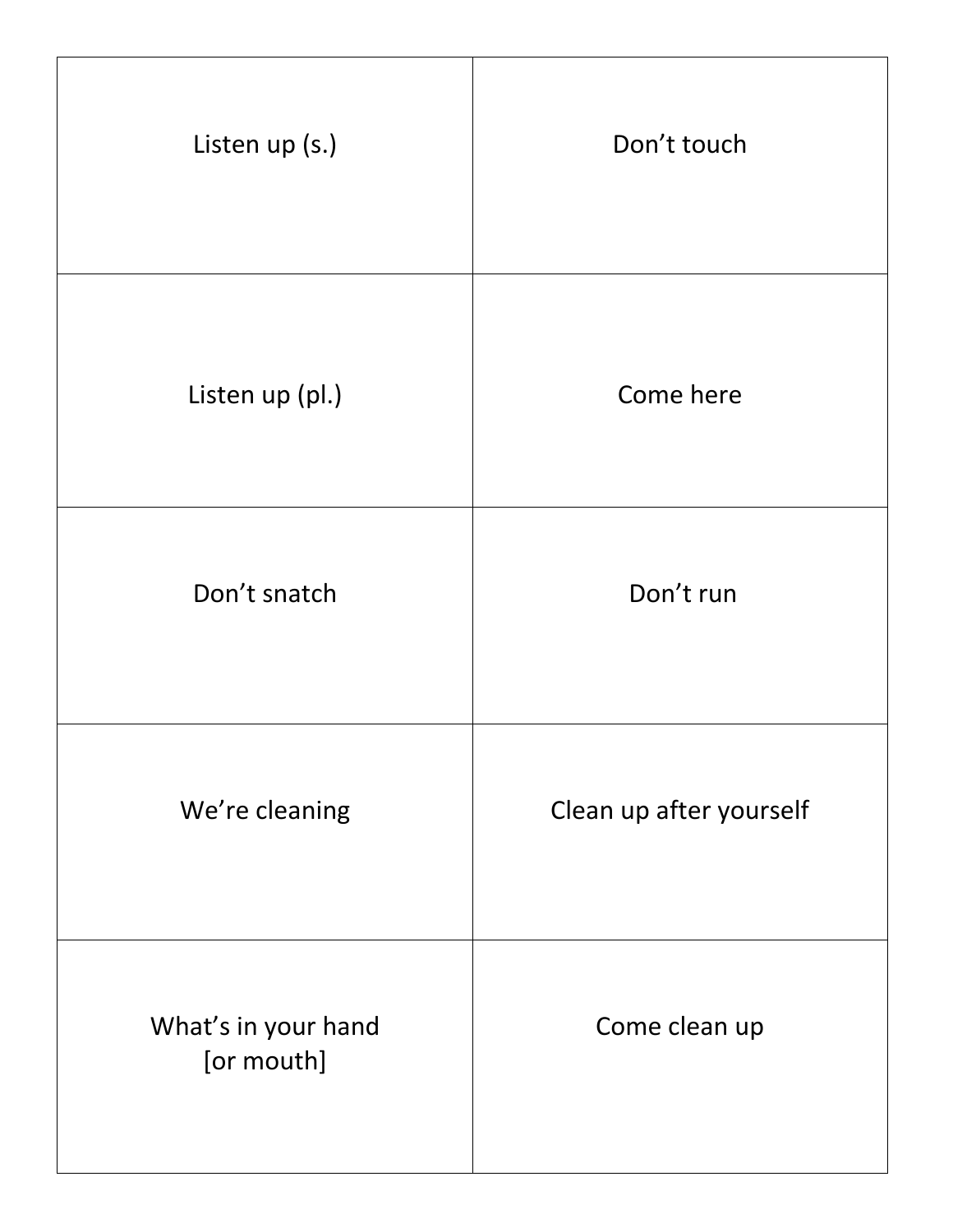| Gi'nam hl anwin loo'y | Hasag'y anwin        |
|-----------------------|----------------------|
| Gala yookxw'n         | Gala tookxwsim       |
| <b>Gup hl wineex</b>  | Lip gup hl tsag'n    |
| Yukw hl yookxw nii'y  | Ha'w ji his weesxw'n |
| Ha'w ji luuwasxw'n    | Neehl hasag'naa      |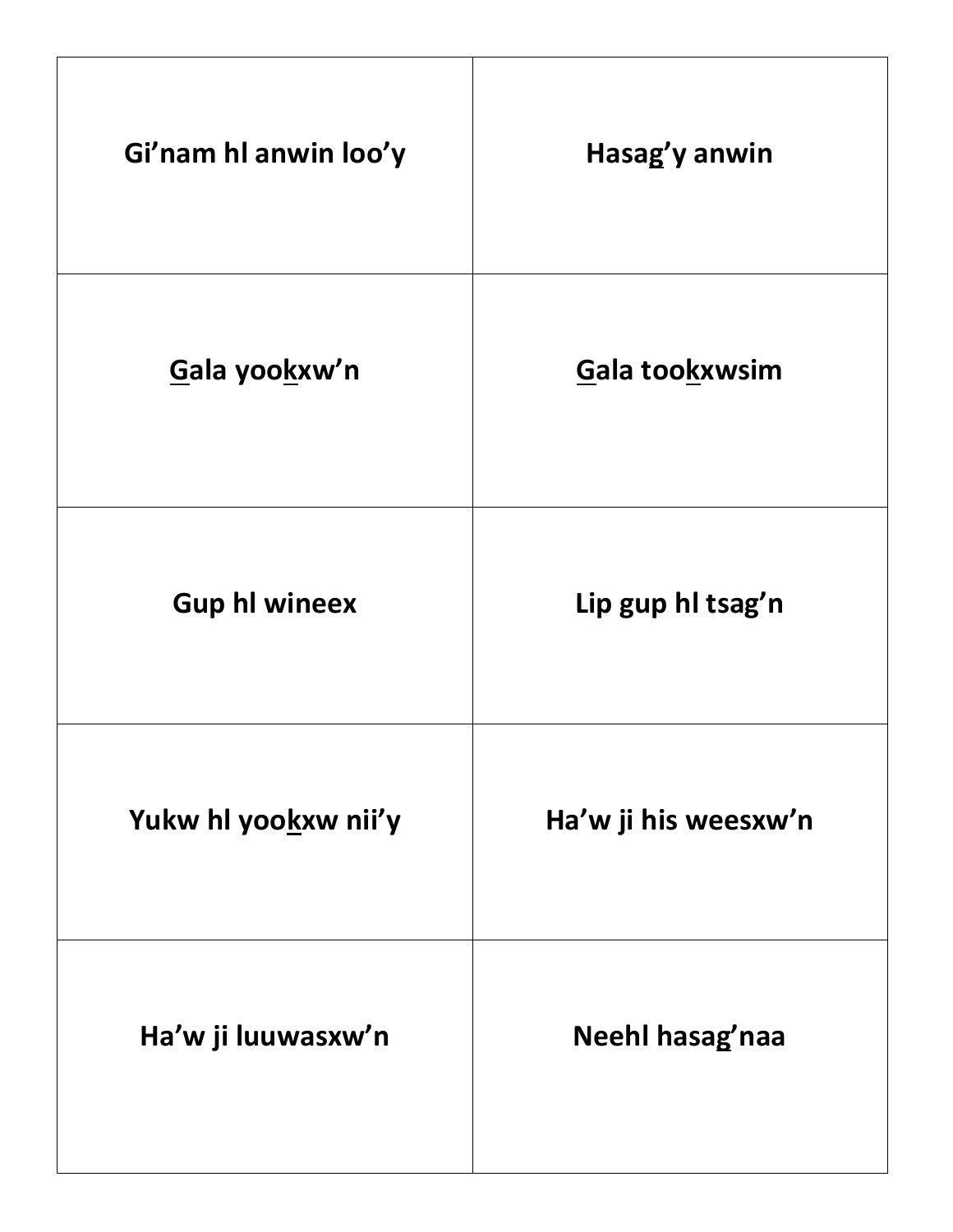| I want what's in your hand | Give [whats in your hand]<br>to me |
|----------------------------|------------------------------------|
| Come eat (pl.)             | Come eat (s)                       |
| Eat your own plate         | Eat the food                       |
| Don't mess around          | I'm eating                         |
| Do you want it?            | Don't be stingy                    |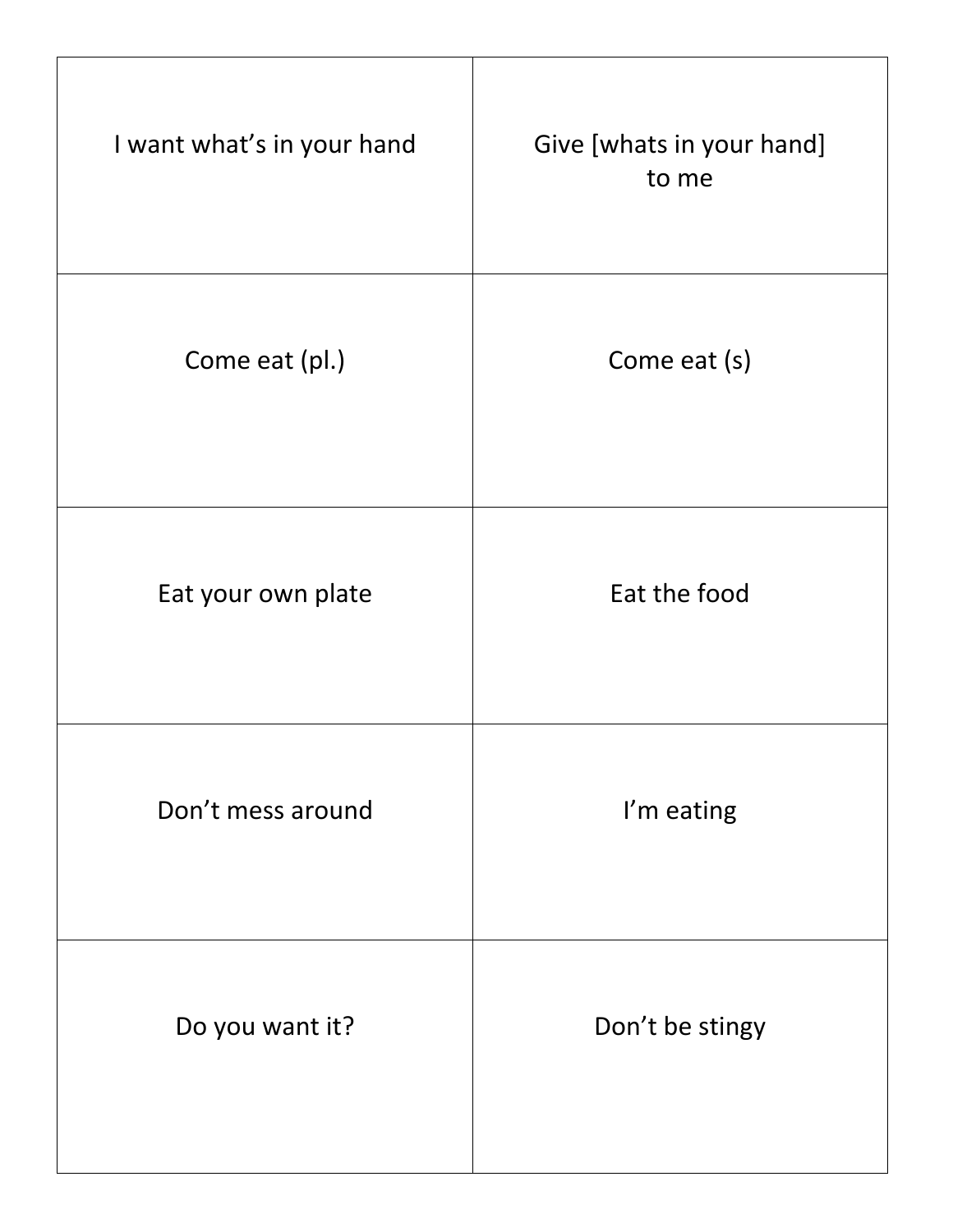| Yo'oxs hl anonin        | Yo'oxs hl 'win'n    |
|-------------------------|---------------------|
| Yo'oxs hl ha'nii tookxw | <b>Gyimk anonin</b> |
| Hap hl tsim aag'n       | Hoox hl gwidats'n   |
| Hoox hl gayd'n          | Hoox hl tsa'waxs'n  |
| Dim ma'us nuu'm gyalk   | Hagwili ma'us'n     |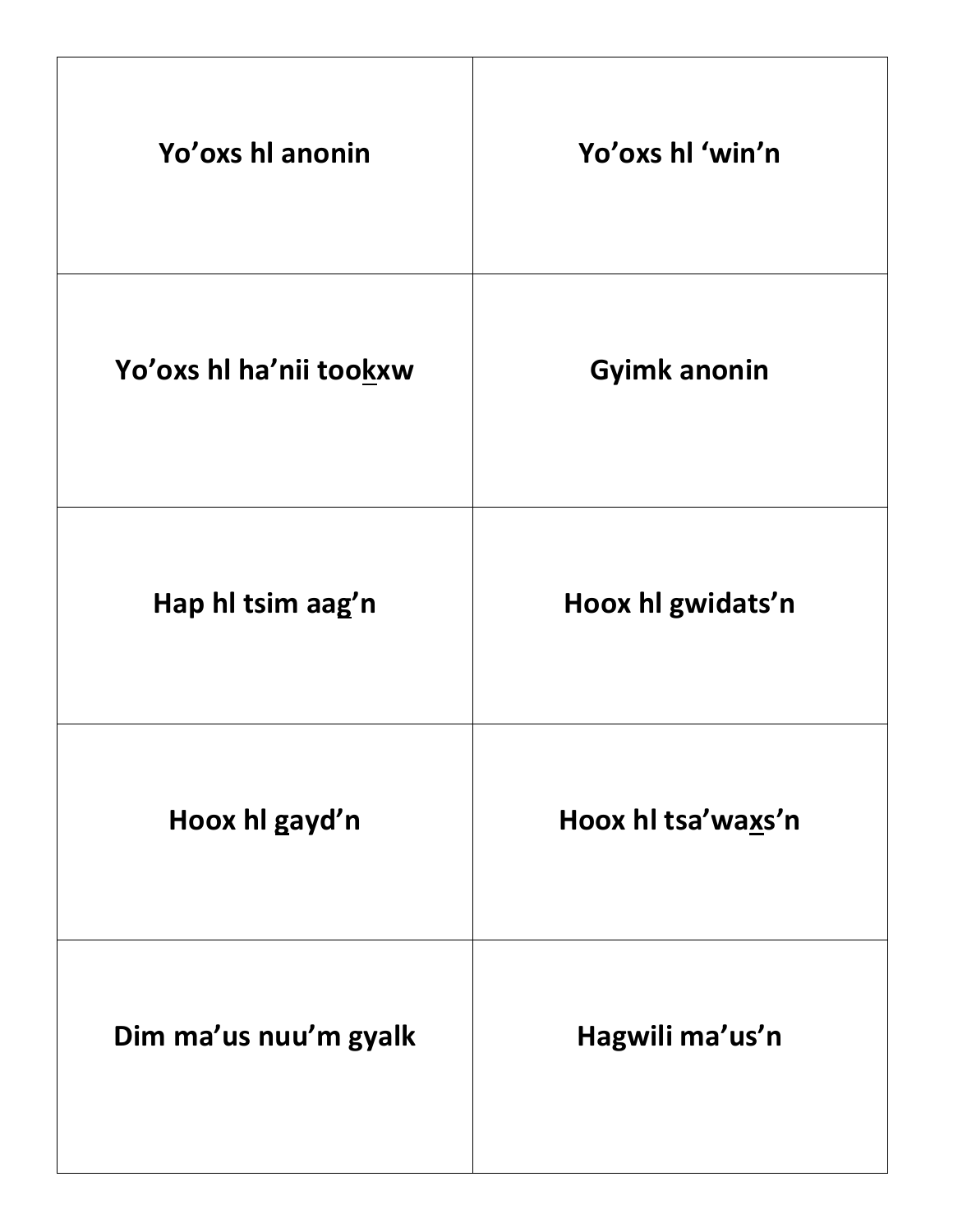| Brush your teeth | Wash your hands                       |
|------------------|---------------------------------------|
| Wipe your hands  | Wash the table                        |
| Use your jacket  | Cover your mouth<br>[when you sneeze] |
| Use your shoes   | Use your hat                          |
| Play gently      | We will play outside                  |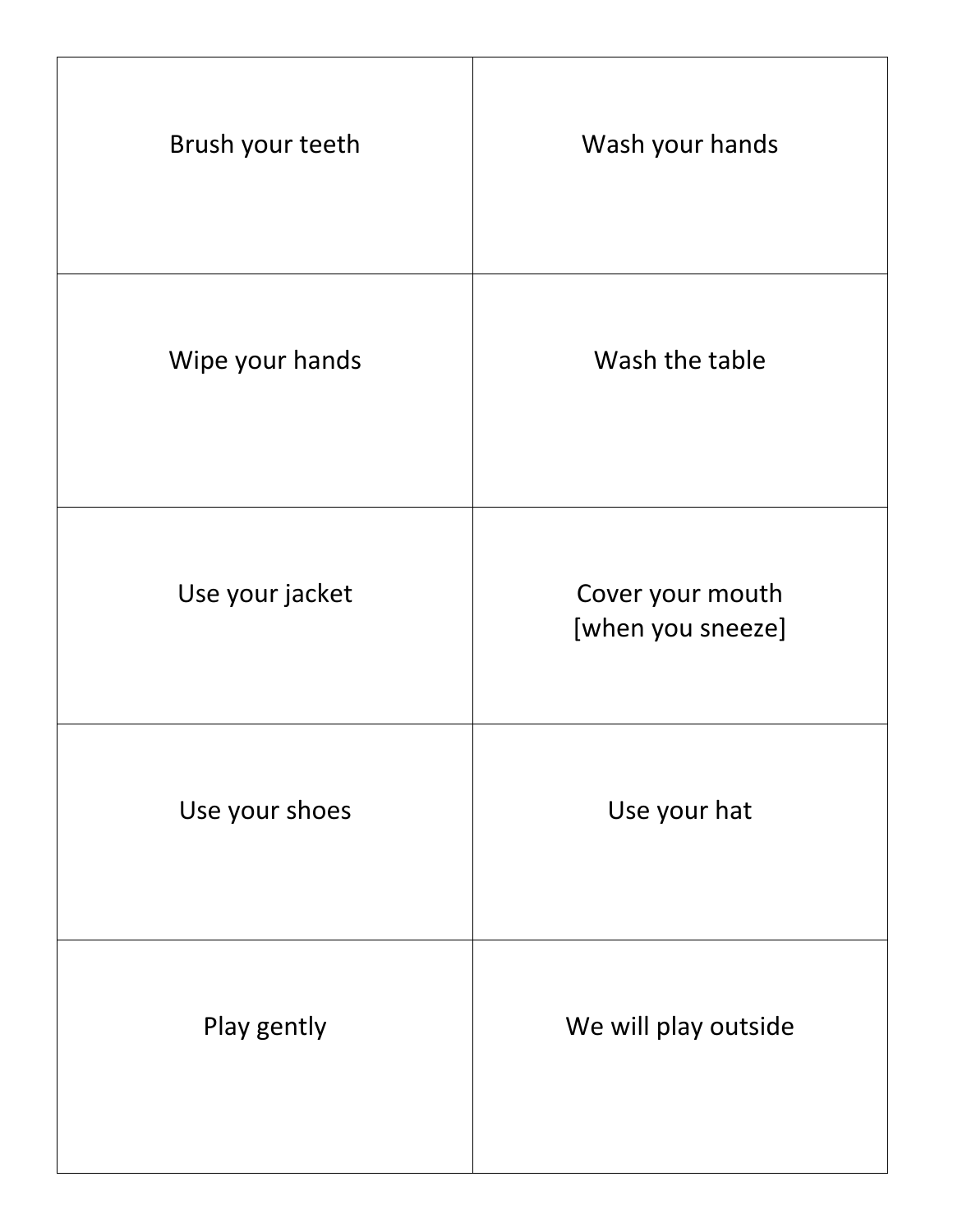| Dip geex'n        | Hoox hl gan tsuula |
|-------------------|--------------------|
| Ama gya'adihl win | Hagwili win        |
| Amhl jabin        | Xwdax nii'y        |
| Nim iss nii'y     | Hlabisxw nii'y     |
| Needii hasag'y    | Dim giinaxxw nuu'm |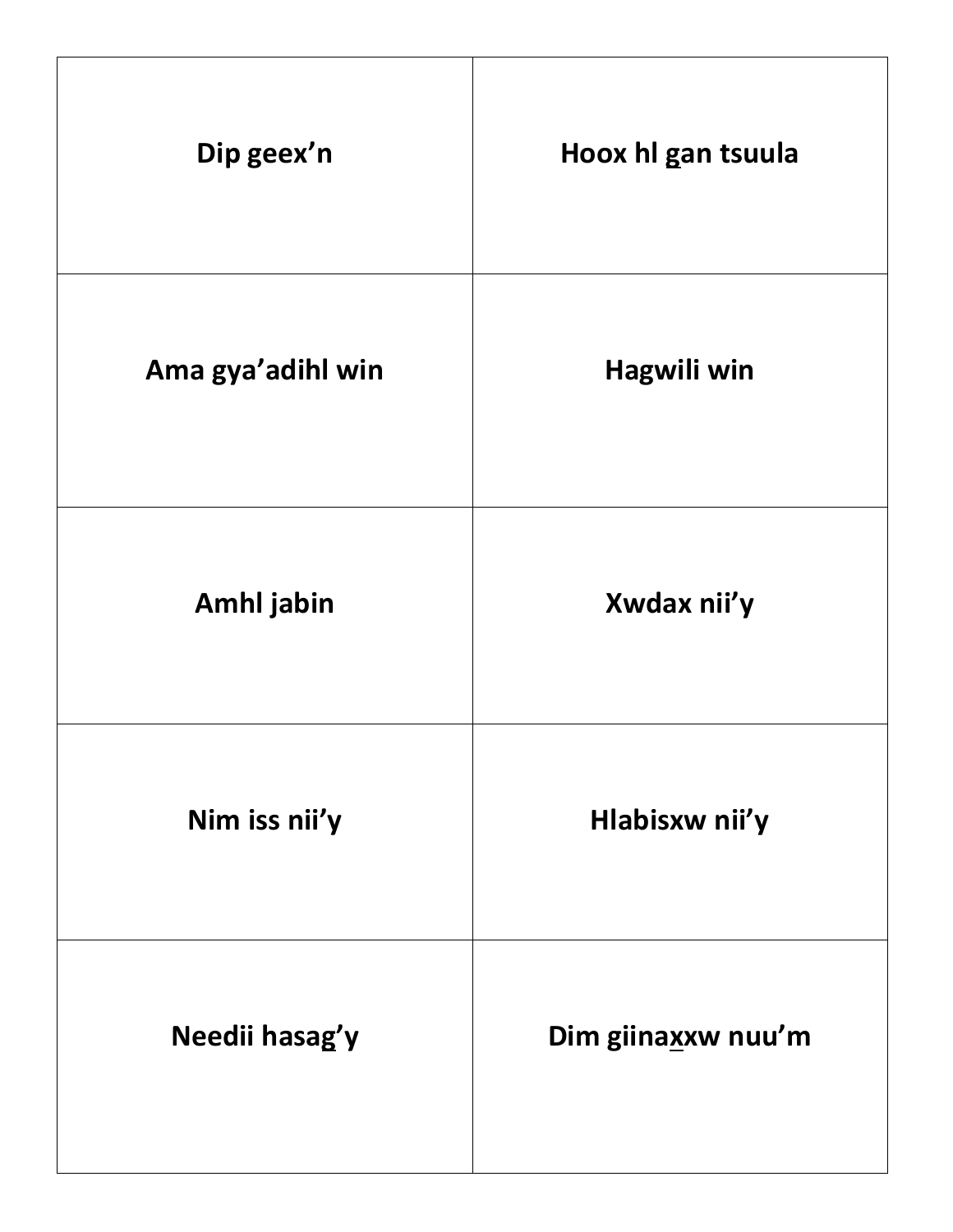| Use the swing           | Slide down      |
|-------------------------|-----------------|
| Go slow, take your time | Be careful      |
| I'm hungry              | Good job!       |
| I'm tired               | I need to pee   |
| We will pray [now]      | I don't want it |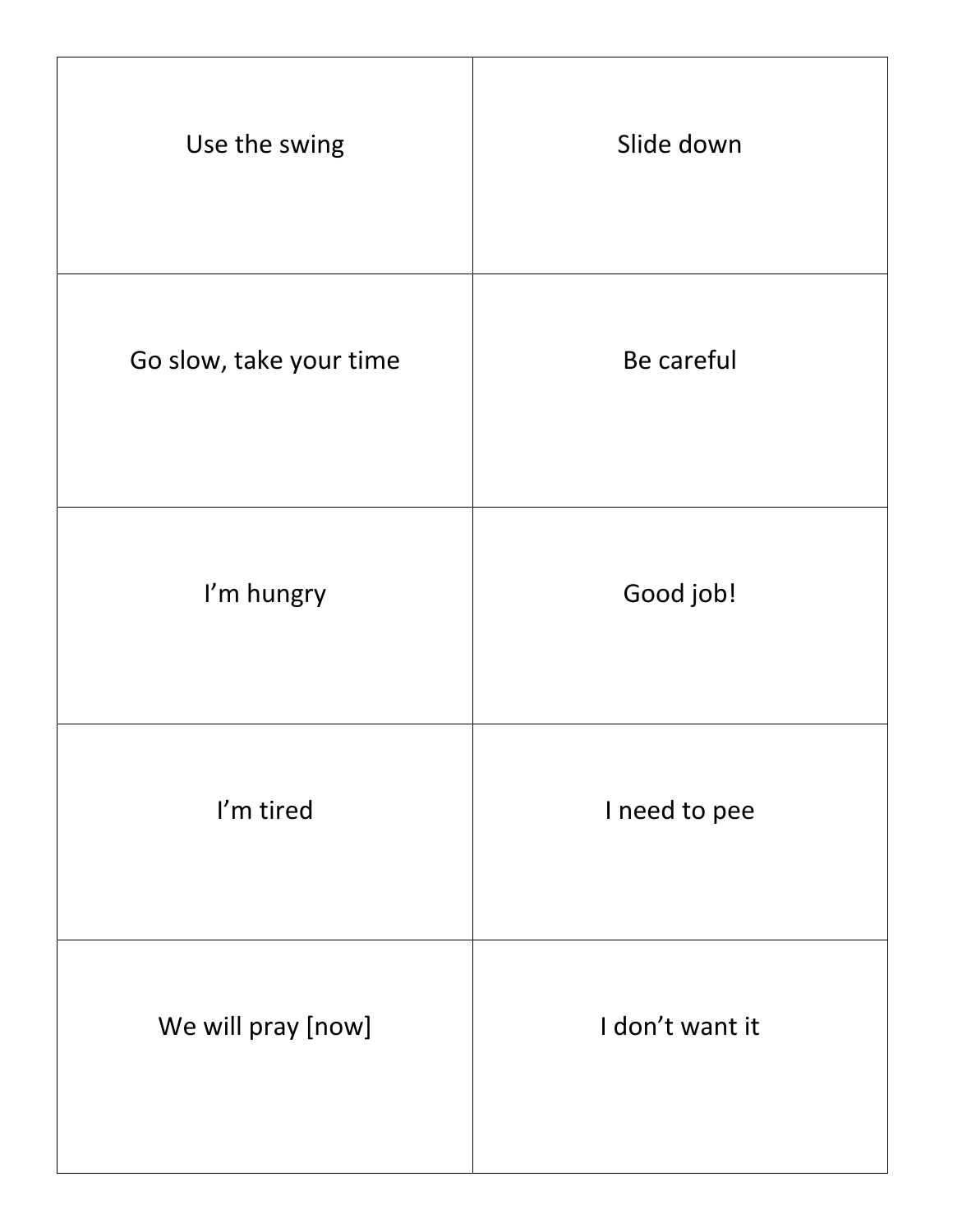| Yukw hl gigiinaxxw'm | Magahl anmasust'n |
|----------------------|-------------------|
| Des'm 'tan           | Des'm wansim      |
| <b>Hetsimuxw hen</b> | Limixsim          |
| <b>Magahl anwin</b>  | Hinda win         |
| <b>Hindahl wilt</b>  | Magahl tsag'n     |